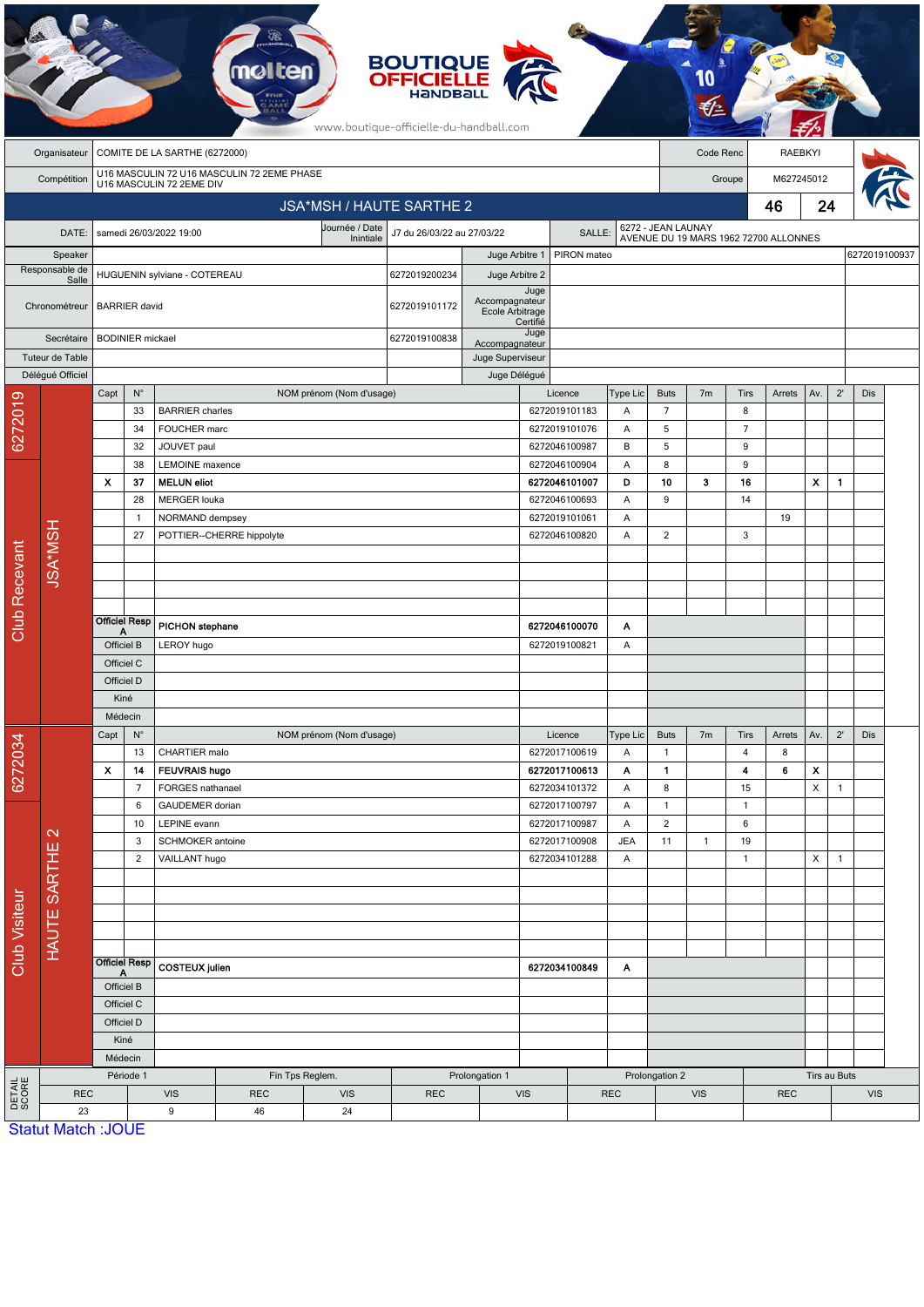|                                                                                       |                        |  |      | Organisateur   COMITE DE LA SARTHE (6272000)                        |                |                        |    |                                                                | Code Renc                                                   |    | <b>RAEBKYI</b> |  |
|---------------------------------------------------------------------------------------|------------------------|--|------|---------------------------------------------------------------------|----------------|------------------------|----|----------------------------------------------------------------|-------------------------------------------------------------|----|----------------|--|
| U16 MASCULIN 72 U16 MASCULIN 72 2EME PHASE<br>Compétition<br>U16 MASCULIN 72 2EME DIV |                        |  |      |                                                                     |                | Groupe                 |    | M627245012                                                     |                                                             |    |                |  |
|                                                                                       |                        |  |      | <b>JSA*MSH / HAUTE SARTHE 2</b>                                     |                |                        |    |                                                                |                                                             | 46 | 24             |  |
|                                                                                       |                        |  |      | Déroulé du Match                                                    |                |                        |    |                                                                |                                                             |    |                |  |
|                                                                                       |                        |  |      |                                                                     | Temps          | Score                  |    |                                                                | Action                                                      |    |                |  |
|                                                                                       |                        |  |      | <b>PERIODE 1</b>                                                    | 20:40          | $20 - 08$              | AR | Arrêt JV N°13 CHARTIER malo                                    |                                                             |    |                |  |
| Temps<br>00:29                                                                        | Score<br>$00 - 00$     |  |      | Action<br>Tir JR N°37 MELUN eliot                                   | 20:55<br>22:15 | $21 - 08$<br>$21 - 08$ |    | But JR N°32 JOUVET paul<br>Tir JR N°34 FOUCHER marc            |                                                             |    |                |  |
| 01:03                                                                                 | $00 - 00$              |  | Lт   | Tir JR N°32 JOUVET paul                                             | 22:18          | $21 - 08$              | AR | Arrêt JV N°13 CHARTIER malo                                    |                                                             |    |                |  |
| 01:11                                                                                 | $00 - 00$              |  |      | Arrêt JV N°13 CHARTIER malo                                         | 22:32          | $21 - 08$              |    | Tir JR N°32 JOUVET paul                                        |                                                             |    |                |  |
| 01:18<br>01:59                                                                        | $00 - 01$<br>$01 - 01$ |  | 54   | But JV N°7 FORGES nathanael<br>But 7m JR N°37 MELUN eliot           | 22:34<br>23:06 | $21 - 08$<br>$22 - 08$ |    | Arrêt JV N°13 CHARTIER malo<br><b>But JR N°28 MERGER louka</b> |                                                             |    |                |  |
| 02:39                                                                                 | $01 - 02$              |  |      | But JV N°14 FEUVRAIS hugo                                           | 24:21          | $22 - 08$              |    |                                                                | Tir JV N°3 SCHMOKER antoine                                 |    |                |  |
| 02:56                                                                                 | $02 - 02$              |  |      | <b>But JR N°37 MELUN eliot</b>                                      | 24:26          | $22 - 09$              |    |                                                                | But JV N°3 SCHMOKER antoine                                 |    |                |  |
| 03:14                                                                                 | $02 - 02$              |  | l Ir | Tir JV N°10 LEPINE evann                                            | 24:36          | $22 - 09$              | 21 | 2MN JV N°2 VAILLANT hugo                                       |                                                             |    |                |  |
| 03:18<br>03:36                                                                        | $02 - 02$<br>$02 - 02$ |  |      | Arrêt JR N°1 NORMAND dempsey<br>Avertissement JV N°14 FEUVRAIS hugo | 24:42          | $23 - 09$              | 54 | But 7m JR N°37 MELUN eliot                                     |                                                             |    |                |  |
| 03:44                                                                                 | $03 - 02$              |  | i i  | But 7m JR N°37 MELUN eliot                                          |                |                        |    |                                                                | <b>PERIODE 2</b>                                            |    |                |  |
| 04:11                                                                                 | $04 - 02$              |  |      | But JR N°28 MERGER louka                                            | Temps          | Score                  |    |                                                                | Action                                                      |    |                |  |
| 04:30<br>04:35                                                                        | $04 - 02$<br>$04 - 03$ |  |      | Arrêt JR N°1 NORMAND dempsey<br>But JV N°6 GAUDEMER dorian          | 26:02<br>26:06 | $23 - 09$<br>$23 - 09$ | AR | Tir JR N°34 FOUCHER marc<br>Arrêt JV N°14 FEUVRAIS hugo        |                                                             |    |                |  |
| 05:05                                                                                 | $04 - 03$              |  |      | Tir JR N°28 MERGER louka                                            | 26:10          | $24 - 09$              |    | <b>But JR N°33 BARRIER charles</b>                             |                                                             |    |                |  |
| 05:09                                                                                 | $04 - 03$              |  |      | Arrêt JV N°13 CHARTIER malo                                         | 26:18          | $24 - 09$              |    |                                                                | Tir JV N°3 SCHMOKER antoine                                 |    |                |  |
| 05:21<br>05:43                                                                        | $05 - 03$<br>$05 - 03$ |  |      | <b>But JR N°38 LEMOINE maxence</b><br>Tir JV N°14 FEUVRAIS hugo     | 26:32<br>26:54 | $25 - 09$<br>$26 - 09$ |    | <b>But JR N°33 BARRIER charles</b>                             | <b>But JR N°38 LEMOINE maxence</b>                          |    |                |  |
| 05:46                                                                                 | $05 - 03$              |  |      | Arrêt JR N°1 NORMAND dempsey                                        | 27:09          | $26 - 09$              |    | Tir JV N°7 FORGES nathanael                                    |                                                             |    |                |  |
| 06:00                                                                                 | $05 - 03$              |  |      | Tir JR N°37 MELUN eliot                                             | 27:13          | $26 - 09$              | AR |                                                                | Arrêt JR N°1 NORMAND dempsey                                |    |                |  |
| 06:31                                                                                 | $05 - 03$              |  |      | Tir JV N°2 VAILLANT hugo                                            | 27:55          | $26 - 09$              |    | Tir JV N°13 CHARTIER malo                                      |                                                             |    |                |  |
| 06:42<br>07:04                                                                        | $06 - 03$<br>$06 - 03$ |  |      | But JR N°38 LEMOINE maxence<br>Tir JV N°10 LEPINE evann             | 28:10<br>28:31 | $26 - 10$<br>$27 - 10$ |    | But JR N°34 FOUCHER marc                                       | But JV N°3 SCHMOKER antoine                                 |    |                |  |
| 07:08                                                                                 | $06 - 03$              |  |      | Arrêt JR N°1 NORMAND dempsey                                        | 29:18          | $28 - 10$              |    | <b>But JR N°34 FOUCHER marc</b>                                |                                                             |    |                |  |
| 07:19                                                                                 | $07 - 03$              |  |      | <b>But JR N°37 MELUN eliot</b>                                      | 29:42          | $28 - 10$              |    | Tir JV N°7 FORGES nathanael                                    |                                                             |    |                |  |
| 07:39<br>07:44                                                                        | $07 - 03$<br>$07 - 03$ |  |      | Tir JV N°14 FEUVRAIS hugo<br>Arrêt JR N°1 NORMAND dempsey           | 29:44<br>29:50 | $28 - 10$<br>$29 - 10$ |    | <b>But JR N°28 MERGER louka</b>                                | Arrêt JR N°1 NORMAND dempsey                                |    |                |  |
| 07:50                                                                                 | $08 - 03$              |  |      | But JR N°28 MERGER louka                                            | 30:15          | $30 - 10$              |    | <b>But JR N°28 MERGER louka</b>                                |                                                             |    |                |  |
| 08:06                                                                                 | $08 - 03$              |  |      | Avertissement JR N°37 MELUN eliot                                   | 30:34          | $30 - 10$              |    |                                                                | Tir JV N°3 SCHMOKER antoine                                 |    |                |  |
| 08:18<br>08:21                                                                        | $08 - 03$<br>$08 - 03$ |  |      | Tir JV N°7 FORGES nathanael<br>Arrêt JR N°1 NORMAND dempsey         | 30:43<br>31:05 | $31 - 10$<br>$31 - 10$ |    | <b>But JR N°28 MERGER louka</b><br>Tir JV N°13 CHARTIER malo   |                                                             |    |                |  |
| 08:52                                                                                 | $08 - 03$              |  |      | Tir JV N°7 FORGES nathanael                                         | 31:09          | $31 - 10$              |    |                                                                | Arrêt JR N°1 NORMAND dempsey                                |    |                |  |
| 09:41                                                                                 | $09 - 03$              |  |      | <b>But JR N°34 FOUCHER marc</b>                                     | 31:32          | $31 - 10$              |    | Tir JR N°32 JOUVET paul                                        |                                                             |    |                |  |
| 09:45                                                                                 | $09 - 03$<br>$09 - 03$ |  |      | Avertissement JV N°7 FORGES nathanael                               | 32:05<br>32:08 | $31 - 10$              |    | Tir JV N°7 FORGES nathanael                                    |                                                             |    |                |  |
| 09:46<br>10:10                                                                        | $09 - 03$              |  |      | Temps Mort d'Equipe Visiteur<br>Tir JR N°28 MERGER louka            | 32:20          | $31 - 10$<br>$32 - 10$ |    | But JR N°32 JOUVET paul                                        | Arrêt JR N°1 NORMAND dempsey                                |    |                |  |
| 10:15                                                                                 | $09 - 03$              |  | AR   | Arrêt JV N°13 CHARTIER malo                                         | 32:22          | $32 - 10$              |    | T   Temps Mort d'Equipe Visiteur                               |                                                             |    |                |  |
| 10:25                                                                                 | $09 - 04$              |  |      | But JV N°3 SCHMOKER antoine                                         | 32:41          | $32 - 11$              |    |                                                                | But JV N°3 SCHMOKER antoine                                 |    |                |  |
| 10:40<br>10:59                                                                        | $10 - 04$<br>$10 - 05$ |  |      | But JR N°32 JOUVET paul<br>But JV N°7 FORGES nathanael              | 32:51<br>33:11 | $33 - 11$<br>$33 - 12$ |    | But JR N°28 MERGER louka<br>But JV N°7 FORGES nathanael        |                                                             |    |                |  |
| 12:40                                                                                 | $11 - 05$              |  |      | But JR N°32 JOUVET paul                                             | 33:26          | $33 - 12$              |    | Tir JR N°37 MELUN eliot                                        |                                                             |    |                |  |
| 13:18                                                                                 | $12 - 05$              |  |      | <b>But JR N°38 LEMOINE maxence</b>                                  | 33:29          | $33 - 12$              |    | Arrêt JV N°14 FEUVRAIS hugo                                    |                                                             |    |                |  |
| 13:33<br>13:53                                                                        | $12 - 05$<br>$12 - 05$ |  |      | Tir JV N°10 LEPINE evann<br>Tir JR N°37 MELUN eliot                 | 33:39<br>34:00 | $33 - 13$<br>$34 - 13$ |    | But JR N°37 MELUN eliot                                        | But JV N°3 SCHMOKER antoine                                 |    |                |  |
| 14:02                                                                                 | $12 - 06$              |  |      | But JV N°7 FORGES nathanael                                         | 34:28          | $34 - 14$              |    | But JV N°10 LEPINE evann                                       |                                                             |    |                |  |
| 14:24                                                                                 | $12 - 06$              |  |      | Tir JR N°28 MERGER louka                                            | 34:53          | $35 - 14$              |    | But JR N°33 BARRIER charles                                    |                                                             |    |                |  |
| 14:28<br>14:45                                                                        | $12 - 06$<br>$13 - 06$ |  | AR   | Arrêt JV N°13 CHARTIER malo<br>But JR N°37 MELUN eliot              | 35:12<br>35:14 | $35 - 14$<br>$35 - 14$ |    |                                                                | Tir JV N°3 SCHMOKER antoine<br>Arrêt JR N°1 NORMAND dempsey |    |                |  |
| 15:01                                                                                 | $13 - 07$              |  |      | But JV N°7 FORGES nathanael                                         | 35:22          | $36 - 14$              |    | <b>But JR N°33 BARRIER charles</b>                             |                                                             |    |                |  |
| 15:22                                                                                 | $13 - 07$              |  | Ш    | Tir JR N°38 LEMOINE maxence                                         | 35:40          | $36 - 15$              |    |                                                                | But JV N°3 SCHMOKER antoine                                 |    |                |  |
| 15:24<br>15:37                                                                        | $13 - 07$<br>$14 - 07$ |  | AR   | Arrêt JV N°13 CHARTIER malo<br><b>But JR N°38 LEMOINE maxence</b>   | 35:42<br>36:06 | $36 - 15$<br>$36 - 15$ | 21 | 2MN JR N°37 MELUN eliot<br>Tir JR N°32 JOUVET paul             |                                                             |    |                |  |
| 16:01                                                                                 | $14 - 07$              |  |      | Tir JV N°10 LEPINE evann                                            | 36:19          | $36 - 16$              |    |                                                                | But JV N°3 SCHMOKER antoine                                 |    |                |  |
| 16:04                                                                                 | $14 - 07$              |  |      | Arrêt JR N°1 NORMAND dempsey                                        | 36:37          | $37 - 16$              |    |                                                                | But JR N°38 LEMOINE maxence                                 |    |                |  |
| 16:07                                                                                 | $14 - 07$              |  |      | Temps Mort d'Equipe Recevant                                        | 36:58          | $37 - 17$              |    | But JV N°13 CHARTIER malo                                      |                                                             |    |                |  |
| 16:36<br>16:41                                                                        | $14 - 07$<br>$14 - 07$ |  | AR   | Tir JV N°14 FEUVRAIS hugo<br>Arrêt JR N°1 NORMAND dempsey           | 37:15<br>37:19 | $37 - 17$<br>$37 - 17$ |    | Tir JR N°28 MERGER louka<br>Arrêt JV N°14 FEUVRAIS hugo        |                                                             |    |                |  |
| 16:55                                                                                 | $15 - 07$              |  |      | But JR N°33 BARRIER charles                                         | 37:58          | $37 - 17$              |    | Tir JV N°13 CHARTIER malo                                      |                                                             |    |                |  |
| 17:17                                                                                 | $15 - 07$              |  |      | Tir JR N°37 MELUN eliot                                             | 38:01          | $37 - 17$              |    |                                                                | Arrêt JR N°1 NORMAND dempsey                                |    |                |  |
| 17:56<br>17:59                                                                        | $15 - 07$<br>$15 - 07$ |  |      | Tir JV N°3 SCHMOKER antoine<br>Arrêt JR N°1 NORMAND dempsey         | 38:08<br>39:17 | $37 - 18$<br>$37 - 18$ |    |                                                                | But JV N°3 SCHMOKER antoine<br>Tir JV N°3 SCHMOKER antoine  |    |                |  |
| 18:05                                                                                 | $16 - 07$              |  |      | <b>But JR N°38 LEMOINE maxence</b>                                  | 39:21          | $37 - 18$              |    |                                                                | Arrêt JR N°1 NORMAND dempsey                                |    |                |  |
| 18:29                                                                                 | $17 - 07$              |  |      | But JR N°34 FOUCHER marc                                            | 39:30          | $38 - 18$              |    |                                                                | <b>But JR N°38 LEMOINE maxence</b>                          |    |                |  |
| 18:52<br>19:03                                                                        | $17 - 07$<br>$18 - 07$ |  |      | Tir JV N°3 SCHMOKER antoine<br>But JR N°32 JOUVET paul              | 39:46<br>39:49 | $38 - 18$<br>$38 - 18$ |    | Tir JV N°7 FORGES nathanael                                    | Arrêt JR N°1 NORMAND dempsey                                |    |                |  |
| 19:19                                                                                 | $18 - 08$              |  |      | But JV N°10 LEPINE evann                                            | 40:21          | $39 - 18$              |    |                                                                | But JR N°27 POTTIER--CHERRE hippolyte                       |    |                |  |
| 19:32                                                                                 | $19 - 08$              |  |      | But JR N°34 FOUCHER marc                                            | 41:05          | $39 - 18$              |    |                                                                | Tir JR N°27 POTTIER--CHERRE hippolyte                       |    |                |  |
| 19:36<br>20:09                                                                        | $19 - 08$<br>$20 - 08$ |  |      | Avertissement JV N°2 VAILLANT hugo<br>But JR N°37 MELUN eliot       | 41:08<br>41:38 | $39 - 18$<br>$40 - 18$ |    | Arrêt JV N°14 FEUVRAIS hugo<br>But JR N°33 BARRIER charles     |                                                             |    |                |  |
| 20:09                                                                                 | $20 - 08$              |  | 21   | 2MN JV N°7 FORGES nathanael                                         | 42:18          | $40 - 19$              |    |                                                                | But JV N°3 SCHMOKER antoine                                 |    |                |  |
| 20:37                                                                                 | $20 - 08$              |  |      | Tir JR N°33 BARRIER charles                                         | 42:35          | $40 - 19$              |    | Tir JR N°28 MERGER louka                                       |                                                             |    |                |  |

42:39 40 - 19 AR Arrêt JV N°14 FEUVRAIS hugo